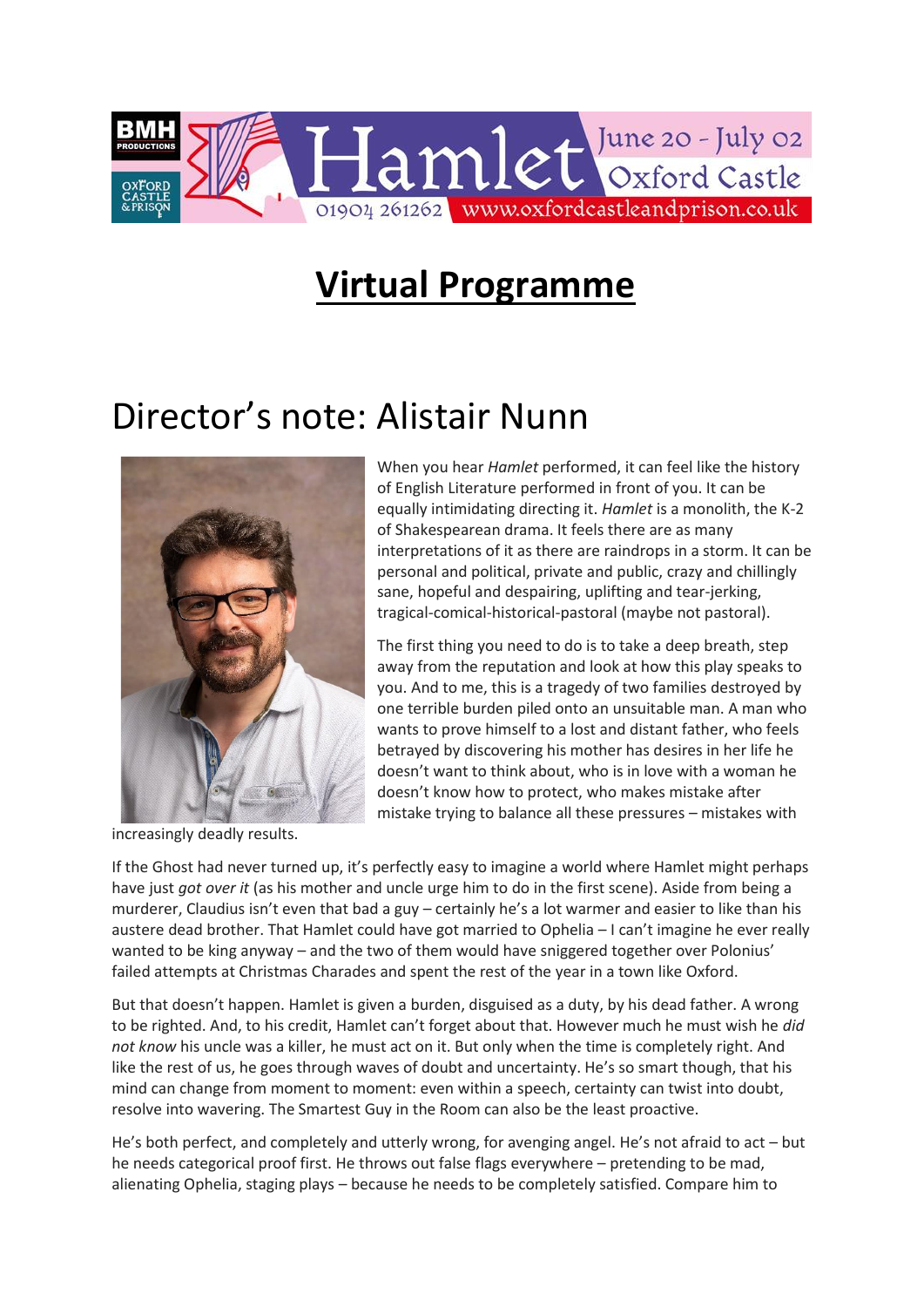Laertes who, within hours of arriving in Elsinore, is dipping her sword in poison. Hamlet is both determined to avenge his father, and profoundly worried about the moral questions of doing so.

Part of the fascination of Hamlet is he is both simultaneously a selfish man fixated solely on his own goals (he'll deliberately murder four people over the course of the play and doesn't seem guilty for a moment) and a sensitive humanist. He analyses everything very intensely, loves very dearly (his affection for his parents and Ophelia is genuine and deep) and is deeply worried about his immortal soul. He takes betrayal very, very deeply (and he is betrayed many, many times in the play by almost everyone) a feeling that makes him more determined than ever to be loyal to his father.

It's less indecision – Hamlet, I think, is certain he *will* kill his uncle when he learns the truth – more wanting the conditions to be perfect. To have all the proof, to make his case to witnesses, to catch Claudius in the midst of doing something so *awful* he really deserves to die. Sure he's worried about doing the deed – but he knows he's going to do it.

With this leading character who is such a disrupter, our other characters are frequently trying to muddle through. Claudius can't escape the shadow of his crime, no matter how much he jollies along and tries to position himself as Hamlet's surrogate father (tragically, I always imagined these two probably got on really well while the Ghost was alive – they certainly have more in common than Hamlet and his martial Dad do). Gertrude can't understand why the gentle son she loved seems to be lost. Ophelia suddenly finds the sensitive man she loves transformed into a short-tempered and even cruel man determined to drive her away. Events twist someone warm and caring like Laertes into a shifty killer and good natured jokers like Rosencrantz and Guildenstern into conspiratorial betrayers.

Shakespeare understood revenge is a thankless, horrible, dirty task: even when he gave it to the most fully-rounded character he ever wrote, that man was still turned into a remorseless killer who harms the innocent as much as the guilty, desperately justifying his actions to himself. But never remorseless enough: imagine how much less messy it would have been if Hamlet had stridden from the Ghost's return straight to Claudius' bedroom and run him through. He'd have caused far less harm: but that Hamlet is never one we could have taken to our heart, because he would not have the personal guilt, sorrow and pain that constantly obstruct this Tragic Dane.

It's these personal stories that speak to me in *Hamlet* – and hopefully are transmitted in this production, where we present an intimate family tragedy in the grandest setting in Oxford. Hamlet and his mission of death, taking place in the shadow of an actual castle. Far from a play about indecision, it's a play all about decisions and their deadly and terrible consequences.

# Cast & Crew:



# Ed Blagrove

## Hamlet

Ed is a co-founder of BM Productions and has performed in a number of shows with BMH Productions including Macbeth in *Macbeth,* Malvolio in *Twelfth Night* and Captain Stanhope in *Journey's End.* He has found Hamlet both thrilling and daunting to play and hopes you enjoy the show as much as he has enjoyed the rehearsal and performance process.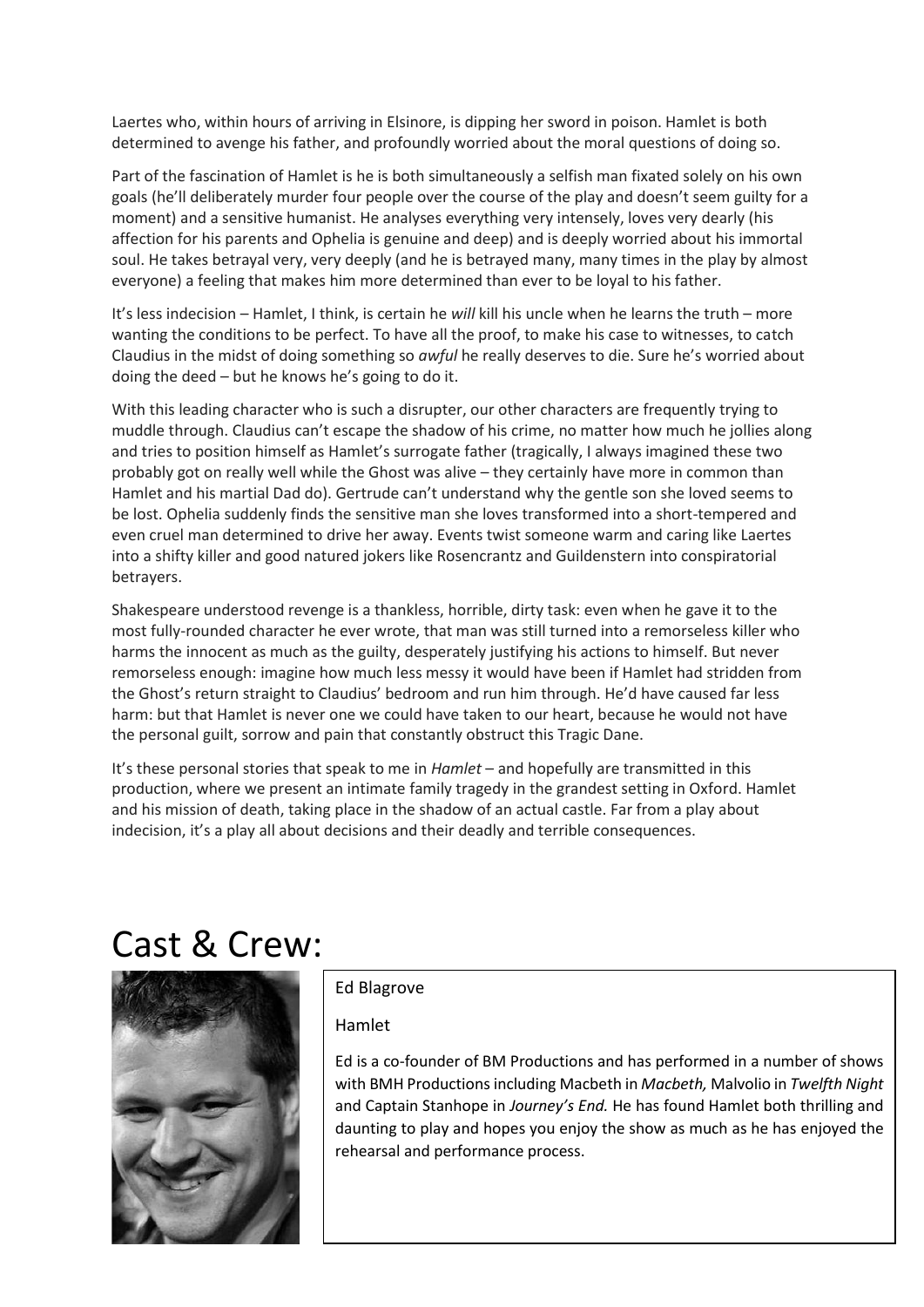#### Matt Blurton

# King Claudius

This is Matt's first show with BMH and the first time performing outdoors at Oxford Castle, although he has been very active in the Oxford theatre scene over the last 5 years. Credits include Dr. Bradman in Blithe Spirit at the Playhouse and Antonio in The Merchant of Venice in University Parks (OTG) as well as Joseph Stalin in Collaborators (Ronin Theatre), General Melchett in Blackadder Goes Forth (Atomic Theatre) and Col Pickering in My Fair Lady with OXOPS at the New Theatre. He has thoroughly enjoyed the rehearsal process for Hamlet and has made great new friends as well as strengthening old bonds.





# Paul Clifford

The Ghost, Player King & Gravedigger

Paul has been acting since his school days but this is his first appearance at the Oxford Castle. Recent parts include Newman Noggs in *Nicholas Nickleby* (Oxford Playhouse), Judge Collins and Robert Sideway in *Our Country's Good* (Old Fire Station), Canon Chasuble in *The Importance of Being Earnest* (on-line) and a range of cameos from Ronald Reagan to Arthur Scargill in *Handbagged* (Wesley Memorial Church). He particularly enjoys playing more than one character in a production, though worries that increasing age may lead him to forget which he is supposed to be playing at any given time.

# Vijay Hare

## Horatio

After a 3 year Covid-enforced absence from the boards, I'm absolutely delighted to be playing Hamlet's long-suffering confidante and 'mum friend', Horatio. Doing Shakespeare in an atmospheric place like the Castle is always such an experience, and I look forward to failing to stop Hamlet doing any of his philosophy-induced crazy antics. Before *Hamlet*, some of my highlights include *The History Boys*, *All's Well That End's Well*, *The Bacchae*, *Antigone*, *The Idylls of the King* and most recently Aramis in *The Three Musketeers.* Offstage, I'm balancing work with a nagging sense of existential dread, and working on my second novel.

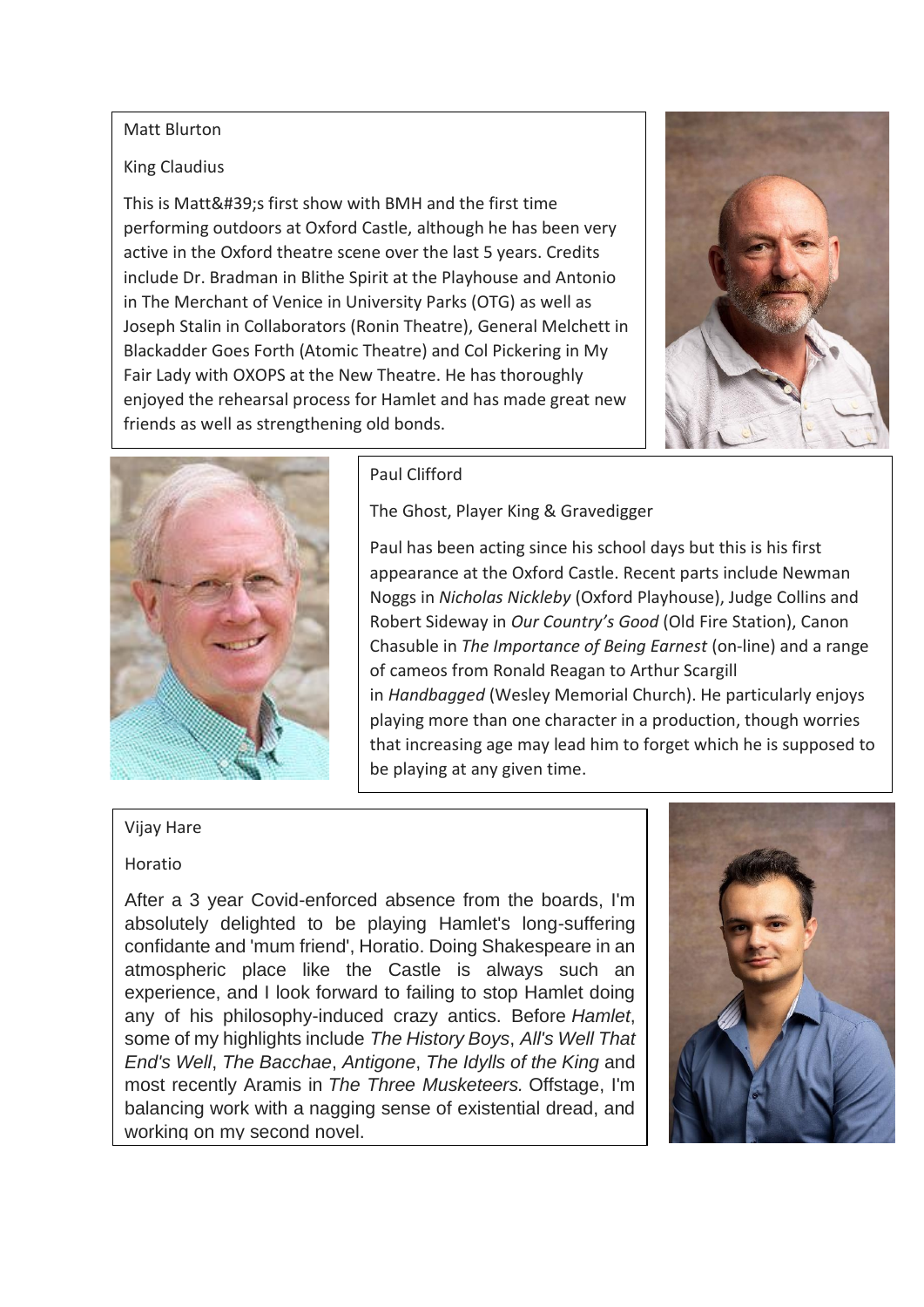

#### Nicola Jones

Marcellus, Player Queen & Gravedigger

This is Nicola's first production with BMH having spent most of her performing time in Oxford performing musicals with Oxford Operatic Society. Past roles include Mrs Pearce in My Fair Lady, Patricia Fodor in Crazy For You and Roz Keith in 9 to 5. Whilst it has been some time since she has worked on Shakespeare, she has thoroughly enjoyed getting her teeth back into it.

In her 'free time', Nicola teaches Theology and Philosophy at a secondary school near Henley, enjoys singing and sewing, and is on the board of trustees for OXOPS.

## Cate Nunn

#### Laertes

Cate is delighted to be returning to the Oxford Castle with BMH this summer. Her previous roles for BMH include Lady Macbeth (*Macbeth*), Beatrice (*Much Ado About Nothing*), Tybalt (*Romeo & Juliet*), Queen Elizabeth (*Richard III*), and Portia (*Merchant of Venice*). She also directed their production of *Twelfth Night* in their shipwrecks double bill here at the Castle. Roles for other companies have included Goneril (*King Lear*), Elvira (*Blithe Spirit*), Blanche (*Streetcar Named Desire*), and playing Commander Falconer in the comedy scifi podcast *Oblivity*. She has also directed for companies including ElevenOne, OTG and Ronin.





## Joe O'Connor

## Guildernstern

This is Joe's third show with BMH, having been violently murdered as Clarence in 2019's Richard III, and gotten himself all dressed up fancy-like as Flute in 2021's Midsummer Night's Dream. Since 2011, he's worked with a number of companies in Oxfordshire, including OTG, Eleven One, Thistledown, Bartholomew Players, and St Peter's Players.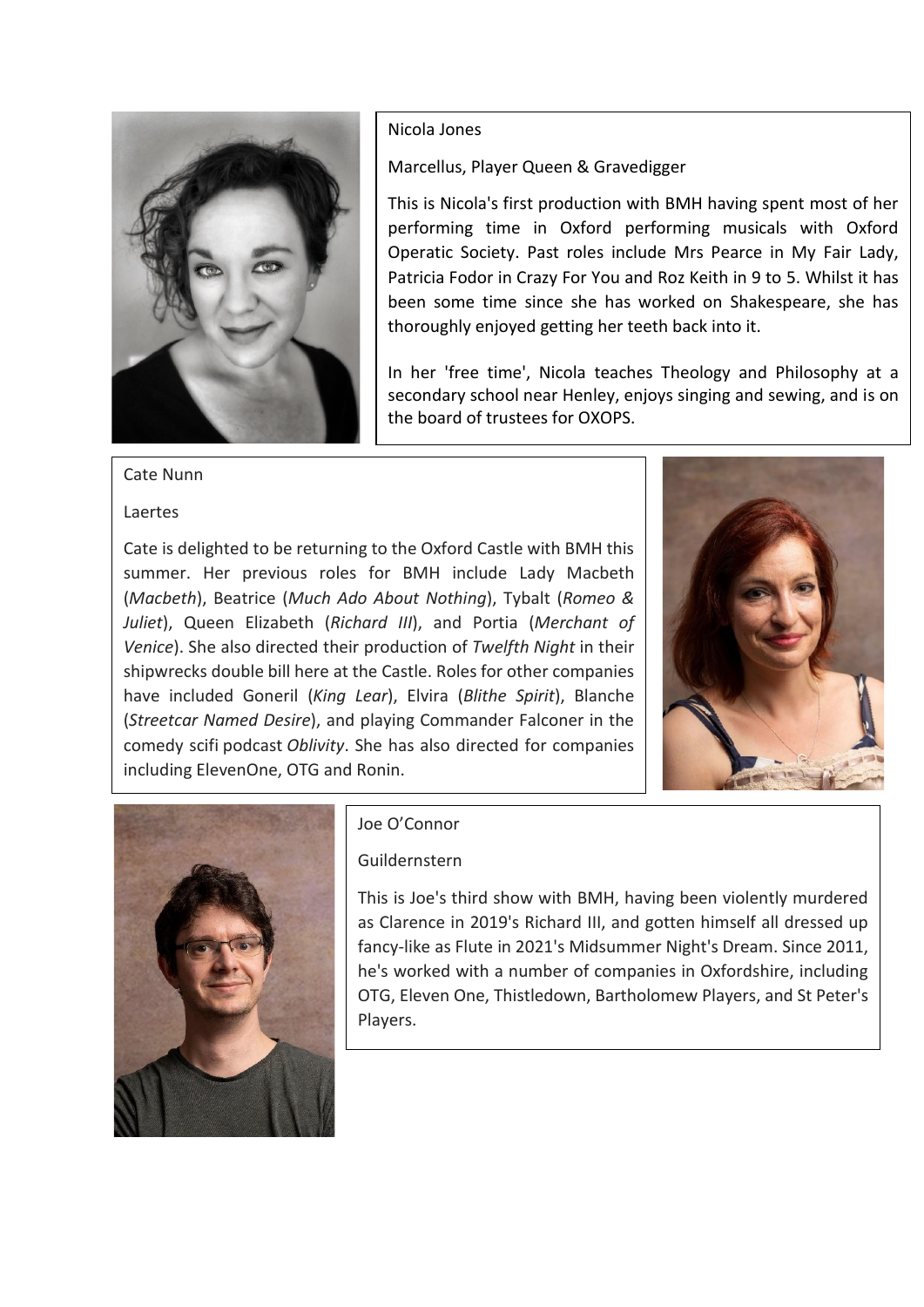# Kate O'Connor

# Rosencrantz

Kate has been acting with various groups around Oxford for the past ten years, including with BMH in last year's Midsummer Nights Dream and 2019's Richard III and Romeo and Juliet double-bill. She has also appeared in Oxford as Hero in Thistledown Theatre's Much Ado About Nothing in 2017, and as Marianne Dashwood in Oxford Theatre Guild's Sense and Sensibility at Oxford Playhouse in 2016 amongst many others. She also regularly acts with Eynsham's Bartholomew Players.





# Jessica Reilly

## Ophelia

This is Jess' fifth show with BMH at Oxford Castle, having previously directed *Othello* and *Richard III / Romeo & Juliet*, and appeared in *A Midsummer Night's Dream* and *As You Like It,* and she is thrilled to be back.

Usually to be found directing, Jess does occasionally venture onstage, (sometimes unexpectedly, as in BMH's Othello/Much Ado About Nothing!).

Other previous Shakespeare roles include: Lady Macbeth in *Macbeth* (Tomahawk, Oxford Castle and Italian Tour), Isabella in *Measure for Measure* (North Wall), Cordelia in *King Lear* (OFS) and Celia in *As You Like It* (Trinity College Gardens).

Recent non Shakespeare roles include: Connie in *The Effect* (Ronin Theatre Productions, Modern Art Oxford) and Lucy Steele in *Sense and Sensibility* (Oxford Playhouse).

# Alison Stibbe

# Queen Gertrude

Alison believes that everyone needs their side passions beyond work, and has found hers in Oxford's theatre world, where she has enjoyed many enriching experiences to write, act, direct and produce. Although this is her first time with BMH, Alison has performed in a wide range of productions over the past several years. Highlights from her recent theatre credits include playing the roles of Andromache in *Andromache* with the Oxford Theatre Guild, Susan in *Bed Among the Lentils* (ElevenOne Theatre), Mikhail Bulgakov's wife, Yelena, in *The Collaborators* and Dr Lorna James in *The Effect* (Ronin Theatre Productions) and Casca in Nova Theatre's gender-reversed production *of Julius Caesar*.

By day, Alison earns a living as a strategy & communications consultant, working mostly with the higher education sector to promote research and learning